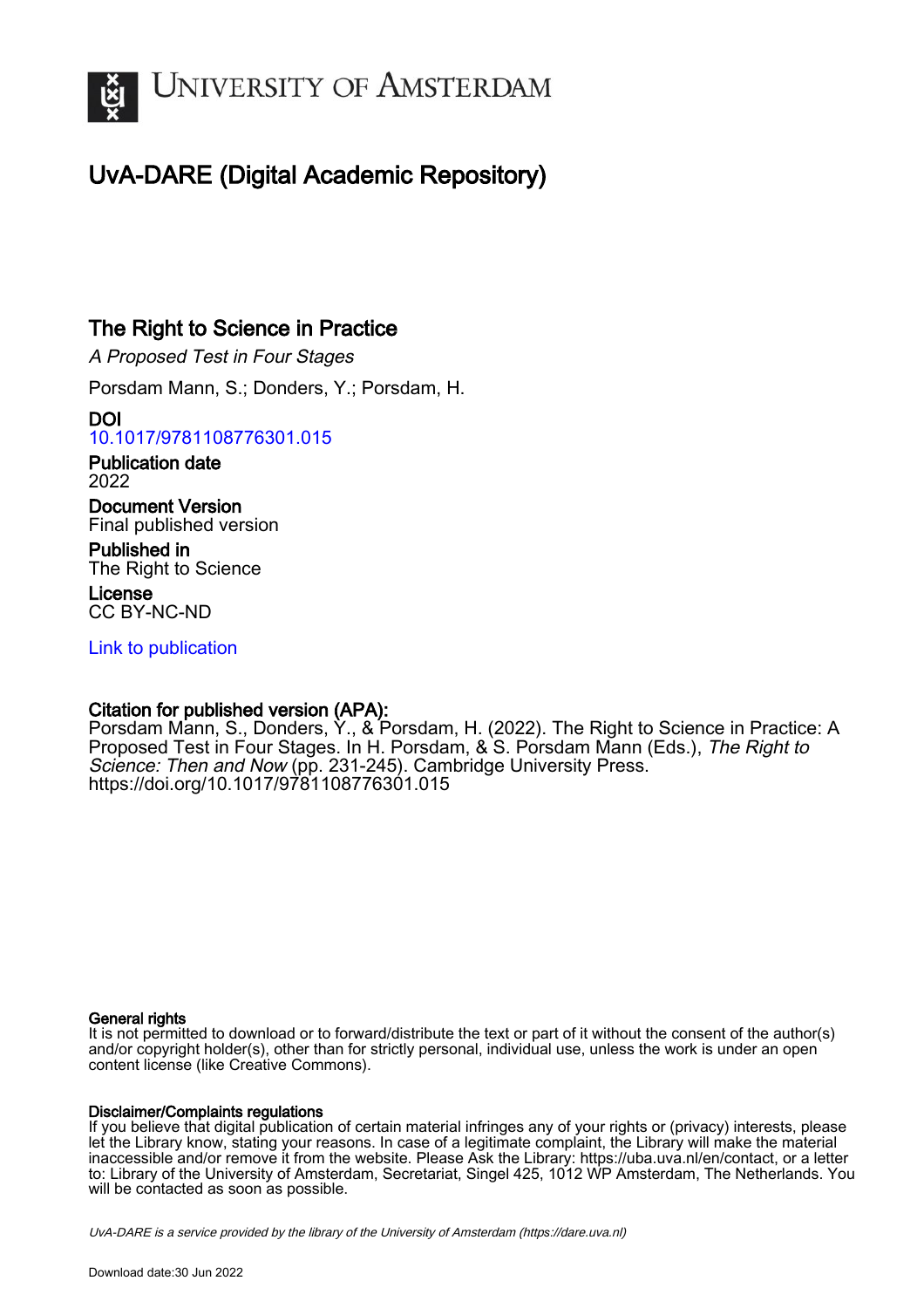## 13

## The Right to Science in Practice

## A Proposed Test in Four Stages

#### Sebastian Porsdam Mann, Yvonne Donders, and Helle Porsdam

#### 13.1 introduction

The human right to enjoy the benefits of the progress of science and its applications (the right to science, or RtS), enshrined in Article  $27(2)$  of the Universal Declaration of Human Rights (UDHR) and Article  $15(1)$ b of the International Covenant on Economic, Social, and Cultural Rights (ICESCR) "adds a legal and moral dimension to a range of fundamental issues, including scientific freedom, funding, and policy, as well as access to data, materials, and knowledge" (Porsdam Mann et al., 2018). Part of the promise is that the RtS, as it becomes more developed, may be used as a legally binding and normatively weighty framework for the assessment of the ethical and human-rights related aspects of science and scientific policy.

This chapter introduces the four-step test, a framework developed as a means to assess whether a policy complies with the obligations imposed by the right to science under international human rights law. In doing so we, like the Committee on Economic, Social and Cultural Rights in its new General Comment (CESCR, 2020), adopt an "internal perspective" for the purposes of this sketch. This means that we have drawn extensively on scholarship, guidance, and interpretation of the ICESCR itself.

Unfortunately, there has not been space here to fully explore the "external perspective," in which the relations between rights across treaties and other human rights instruments are factored into the desiderata that make up our proposed test in four stages. We will explore this in subsequent work. We hope, however, that the sketch presented here will engender fruitful discussion so that it may be made into a useful judicial and policy framework.

#### 13.2 background

We take as our points of departure several general approaches to the interpretation of State obligations under international human rights law (Donders, 2011), including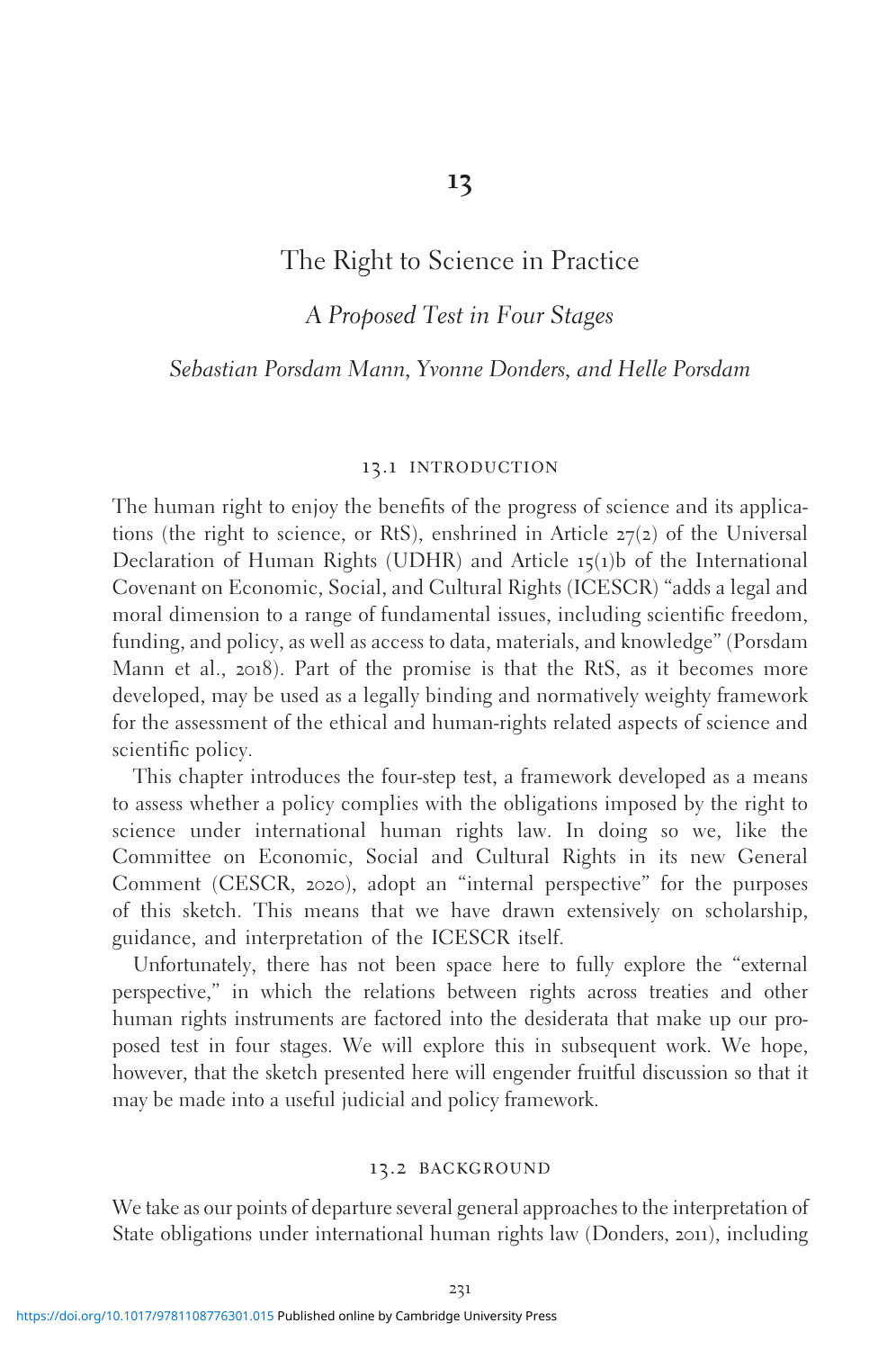the provisions laid out in the Vienna Convention on the Law of Treaties (Vienna Convention).<sup>1</sup> Article 31(1) of the Vienna Convention stipulates that, "[a] treaty shall be interpreted in good faith in accordance with the ordinary meaning to be given to the terms of the treaty in their context and in the light of its object and purpose." This context is defined in Article 31(2) as including general rules of international law as well as further applicable agreements and treaties. More importantly, since there are few<sup>2</sup> agreements and treaties between countries with regards to the RtS, Article  $31(3)$ b states that also to be taken into account is "[a]ny subsequent practice in the application of the treaty which establishes the agreement of the parties regarding its interpretation." This includes statements of official treaty bodies, in particular General Comments, which are authoritative interpretations. In our case, the General Comments by the Committee on Economic, Social and Cultural Rights (the Committee) are especially relevant.

As a human right, the RtS places obligations on States which have signed and ratified the ICESCR. According to the tripartite typology (Eide, 1987), an analytical device much used by the UN and human right scholars to interpret the nature of State obligations under human rights law, these obligations can be conceptually stratified into three: the obligation to respect the right, to protect it and, finally, to fulfil it. Paragraph 41 of General Comment No. 25 adopts this language: "States Parties have an obligation to respect, protect and fulfil the [RtS]."

The first refers to the obligation of States not themselves to violate a right or unjustifiably interfere in its enjoyment. The obligation to protect is somewhat more burdensome, requiring that the State must prevent third parties from violating a right. Finally, to fulfil a right, a State must ensure (facilitate and provide) that the various resources, infrastructure, and necessary funding are available to fully realize its enjoyment, also for noncitizens.

As of this writing, 174 countries have signed the ICESCR. Of these, 170 are full States Parties; however, Palau, Comoros, Cuba, and the United States of America have signed but not ratified the Convention. As Cesare Romano points out in his contribution to this volume, the USA is, however, bound by the UDHR<sup>3</sup> and the American Declaration of the Rights and Duties of Man, the latter of which contains the first instance of the right to science in international law (see Chapter 2).

<sup>1</sup> Vienna Convention on the Law of Treaties (adopted May <sup>23</sup>, <sup>1969</sup>, entered into force January <sup>27</sup>, <sup>1980</sup>)

<sup>1155</sup> UNTS <sup>331</sup>. <sup>2</sup> The <sup>2017</sup> UNESCO Recommendation on Science and Scientific Researchers may be seen as an important example. <sup>3</sup> Although the Universal Declaration of Human Rights is a political document, not a legally-binding

treaty, it has been viewed by the International Court of Justice, and States, as forming part of customary international law which means it is binding even on those States not a party to it. See, for example, Hurst Hannum. (2018). The Status of the Universal Declaration of Human Rights in National and International Law. GA. J. INT'L & COMP. L., 25, 287–397.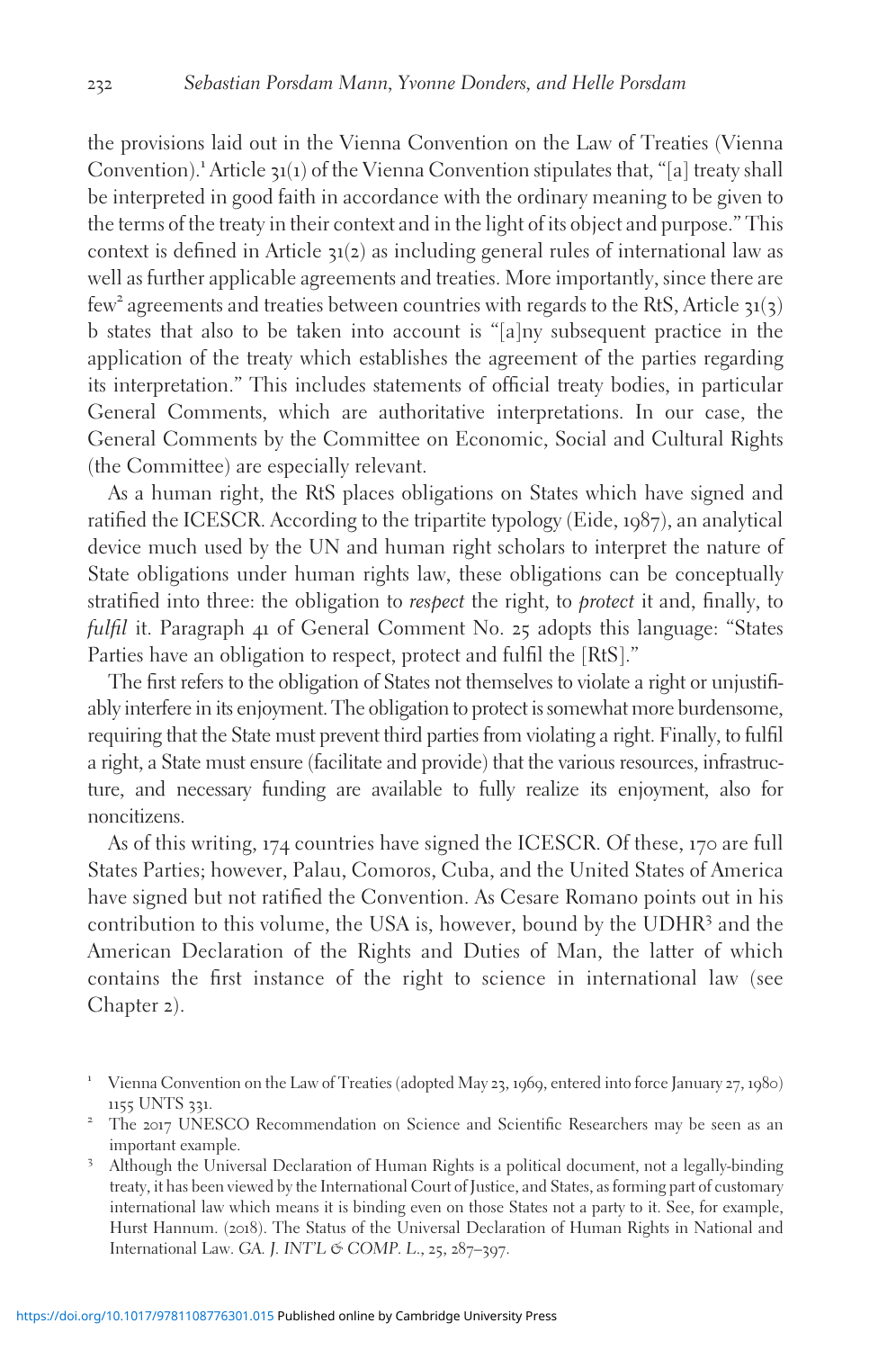Moreover, a country which has signed but not ratified the ICESCR is still bound by Article 19 of the Vienna Convention not to act in a way that would defeat the object and purpose of that treaty. In other words, the USA is still bound to respect the RtS. This in contrast to the 170 countries that have signed and ratified the ICESCR, which are in theory bound by all three levels of obligations.

These obligations must, however, compete for scarce resources with other human rights and policy goals. For this reason, the obligations that States are under vis-à-vis the ICESCR are subject to the requirement of progressive realization, laid out in Article 2(1): States must "undertake to take steps, individually and through international assistance and cooperation, especially economic and technical, to the maximum of its available resources, with a view to achieving progressively the full realization of the rights recognized in the present Covenant by all appropriate means, including particularly the adoption of legislative measures."

In its General Comment on Article 2, the Committee has made clear that States are under an obligation to take these progressive steps within a "reasonable, short period of time" and that this obligation "implies not only legislative measures, but also administrative, financial, educational, social and other measures, including judicial remedies" (Donders, 2011). The Committee also states that these obligations are proportional to the resources available to a State, such that the more resources are available, the greater the obligations under the ICESCR.

Paragraph 24 of the General Comment closely follows this phrasing:

States Parties must take steps, to the maximum of their available resources, for the full realization of the [RtS]. While full realization of the right may be achieved progressively, steps towards it must be taken immediately or within a reasonably short period of time. Such steps should be deliberate, concrete and targeted, using all appropriate means, including the adoption of legislative and budgetary measures.

Some obligations, however, are so important that they form an exception to this rule and must be observed immediately, regardless of resources. This includes the obligation under Article  $z(z)$  ICESCR for the rights in that document to be enjoyed without discrimination. Thus, paragraph 25 of the General Comment reminds us that "States Parties are under an immediate obligation to eliminate all forms of discrimination against individuals and groups in their enjoyment of ESCRs."

Finally, both Articles  $z(1)$  and  $15(4)$  ICESCR mention the importance of international cooperation and assistance. In the General Comment on Article 2, the Committee makes clear that, for the purposes of obligations under the ICESCR, "available resources" should be interpreted to include those resources available from international cooperation, and that wealthier countries are under a special obligation to assist the less prosperous (CESCR, 1991). The General Comment on Science, in devoting its sixth section wholly to international cooperation and assistance, stresses the importance of these obligations.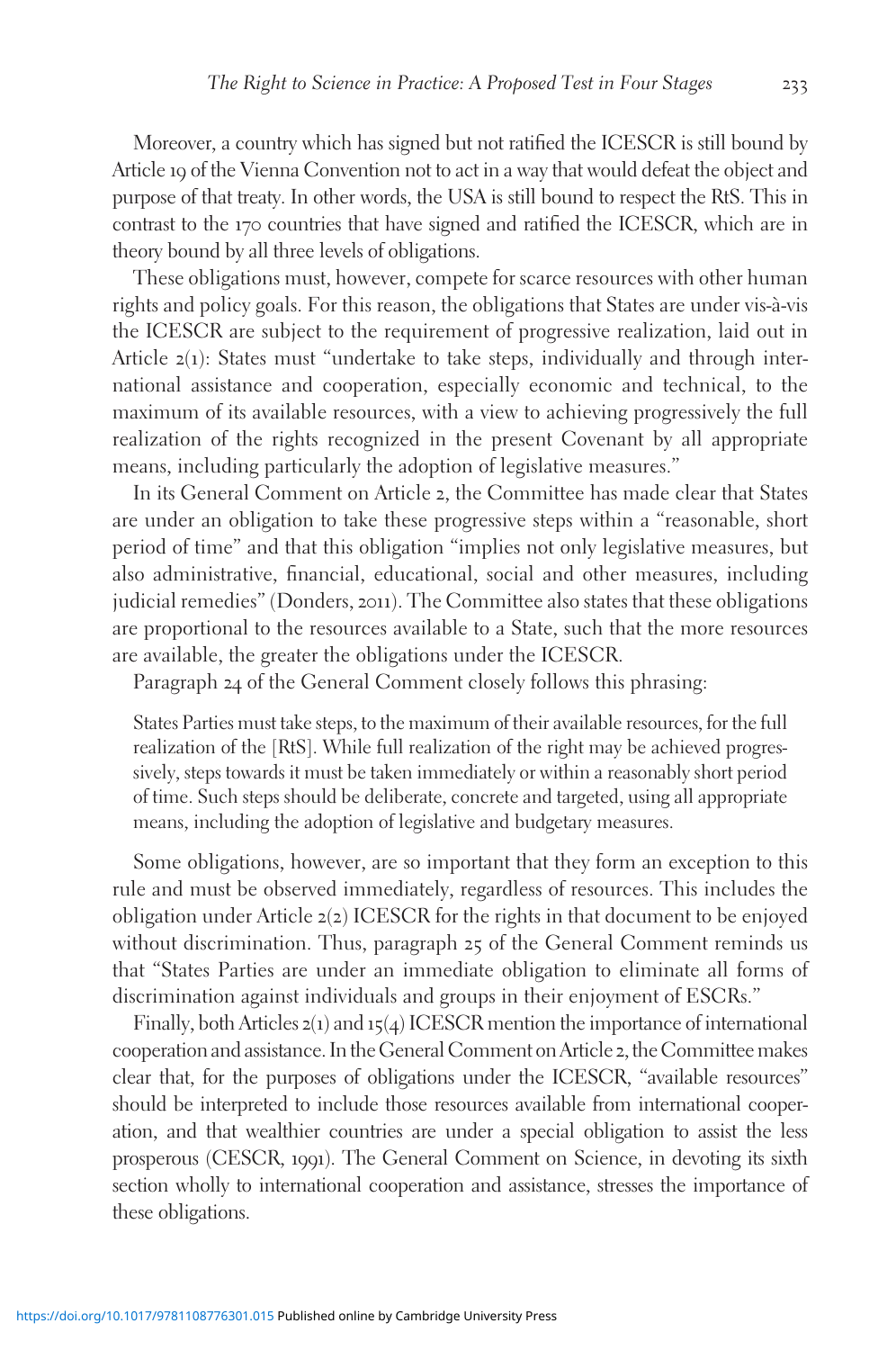#### 13.3 normative content

The normative content of the RtS has been treated in detail by the General Comment, which draws heavily on the 2017 UNESCO Recommendation on Science and Scientific Research. Section II of the General Comment is titled "Normative Content" and contains several provisions, laid out in paragraphs four to fifteen, which define key terms.

#### 13.3.1 Science

Paragraph four of the General Comment quotes the 2017 UNESCO Recommendation's definition of science. Science is:

the enterprise whereby humankind, acting individually or in small or large groups, makes an organized attempt, by means of the objective study of observed phenomena and its validation through sharing of findings and data and through peer review, to discover and master the chain of causalities, relations or interactions; brings together in a coordinated form subsystems of knowledge by means of systematic reflection and conceptualization; and thereby furnishes itself with the opportunity of using, to its own advantage, understanding of the processes and phenomena occurring in nature and society.

As clarified by paragraph six,

science, which encompasses natural and social sciences, [thus] refers both to a process following a certain methodology ("doing science") and to the results of this process (knowledge, applications). Though other forms of knowledge may claim protection and promotion as a cultural right, knowledge should only be considered as science if it is based on critical inquiry and open to falsifiability and testability.

#### 13.3.2 Scientific Advancement and Scientific Progress

Paragraph seven defines the terms "scientific advancement" (used in the UDHR) and "scientific progress" (used in the ICESCR): "these expressions emphasize the capacity of science to contribute to the well-being of persons and humankind. Thus, development of science in the service of peace and human rights should be prioritized by States over other uses."

#### 13.3.3 The Applications of Scientific Progress

The RtS explicitly recognizes the rights of everyone to enjoy the benefits of science and its applications. The meaning of this latter phrase is defined in paragraph eight of the new General Comment: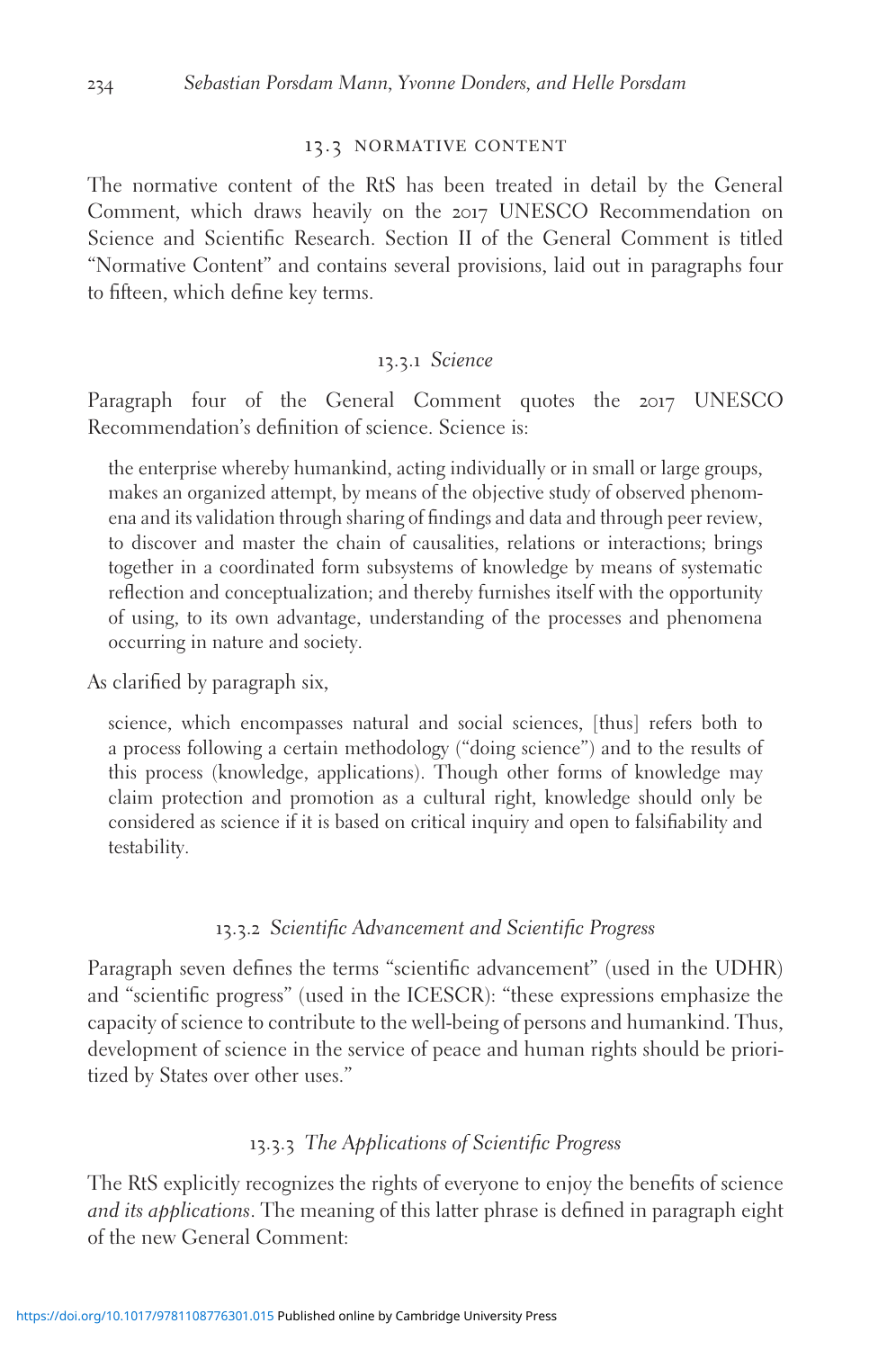Applications refer to the particular implementation of science to the specific concerns and needs of the population. Applied science also include the technology deriving from scientific knowledge, such as the medical applications, the industrial or agricultural applications, or the information and communication technologies.

### 13.3.4 The Benefits

The General Comment, in paragraph nine, also makes clear that the benefits of scientific progress and its applications extend beyond material gains such as "vaccination, fertilizers, technological instruments and the like." Benefits also refer to

the scientific knowledge and information directly deriving from scientific activity, as science provides benefits through the development and dissemination of the knowledge itself. Finally, benefits refer also to science's role in forming critical and responsible citizens who are able to participate fully in a democratic society.

These definitions will be important resources as we sketch the four-step test framework below.

#### 13.4 four-step test

#### 13.4.1 Step One: Does a Given Policy, Product, or Aspect of Science Constitute a "Benefit of Scientific Progress" or "Its Applications"?

The first step involves determining whether the RtS is applicable to a given situation or issue.

The legal subjectivity of the RtS – the question of who enjoys or is entitled to the right – is every individual human; in other words, all humans are a legal subject of this right. This is a feature of the human rights framework in which the RtS is nested. Secondly, the right applies equally to every human, so it is not the case that some have more or less of a RtS due to, for example, their education or income. These values of inclusion, equality, and universality are fundamental human rights principles, and are included in the Preamble and Article 2 ICESCR.

The scope of the RtS centers on the benefits of scientific progress or its applications. The definitions of these are laid out according to the General Comment in the section above.

Here it should be noted that the RtS grants all individuals the right to share in the benefits of the products of scientific progress, which implies a participatory aspect of the right. As paragraph 54 of the General Comment on Science states, "the principles of transparency and participation are essential to [making] science objective and reliable, and not subject to interests that are not scientific or are against human rights and the welfare of society."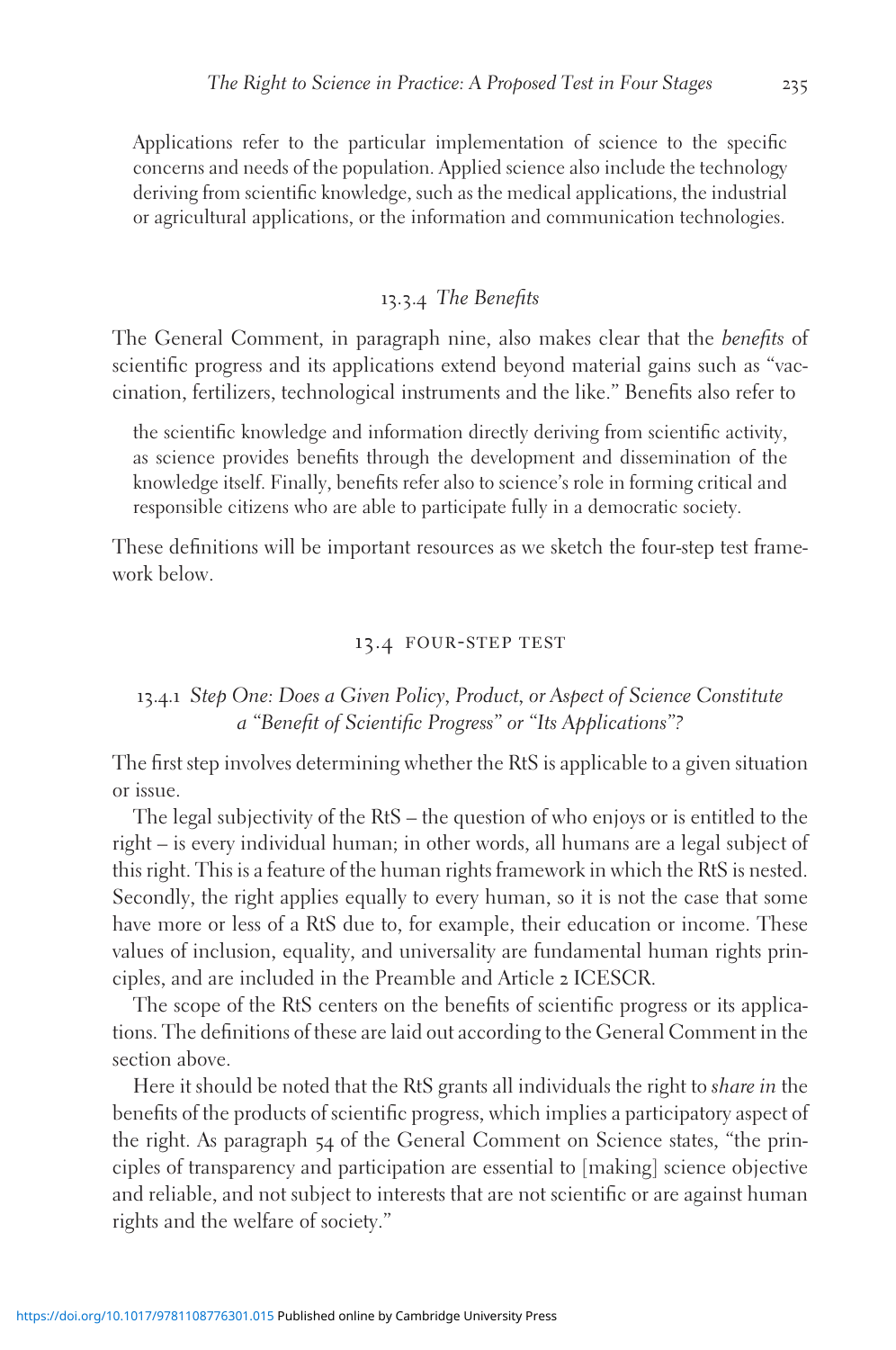Although this kind of inclusion is a fundamental human rights principle, the corresponding principle of participation takes on additional nuances in the present context. At one extreme, active participation by the citizenship in a dialogue with science and scientists can "promote public trust and support for sciences," as recognized in paragraphs 54 and 55, and "in particular through a vigorous and informed democratic debate on the production and use of scientific knowledge."

The General Comment acknowledges, however, that the level of participation in science will vary according to the interests and capacities of individuals. Thus, according to paragraph 65 "States parties should ... ensure [the active participation of peasants and other people working in rural areas] in the determination of priorities and the undertaking of research and development, taking into account their experience and respecting their cultures" (emphasis added).

Whereas there are some areas of science in which truly everyone can participate (such as data donation), much of science requires too much specialized knowledge and equipment for even trained scientists to participate in science outside their immediate expertise. There will necessarily be degrees between these extremes.

Thus, the first step in our framework is to ask whether the issue in question meets the definitions laid out in the General Comment and is therefore within the scope of the RtS.

#### 13.4.2 Step Two: Does the Policy Facilitate or Limit the Enjoyment of the RtS?

Once it has been determined that an issue is within the scope of the RtS, the next step is categorizing the issue or policy according to whether it fulfills the RtS or meets criteria for legitimate limitations, retrogressive measures, or derogations. It is important to distinguish between these, because although all three involve a lower, or lowering of, the level of enjoyment of the RtS, they have widely different criteria for legitimacy (Donders, 2015).

A derogation is a full or partial elimination of an obligation under international human rights law invoked in exceptional circumstances, such as epidemics, civil unrest, or war. Derogations may be invoked where there is an exceptional threat to the functioning of the State, where a lesser restriction in the form of a limitation does not suffice, where the primary objective of the State in derogating from a right is the fast and full return to a situation in which the enjoyment of human rights can be restored, and where they are used as a last resort (Müller 2009). In addition, not all rights are derogable, although the list of non-derogable rights varies from treaty to treaty.

The ICESCR, unlike the ICCPR, does not contain a derogation clause specifying the circumstances under which a derogation may be legitimately made. Müller (2009) points out that there is not much interpretation by the Committee on Economic, Social and Cultural Rights on the topic of derogations to economic, social and cultural rights, and that their position as to the legal basis of any such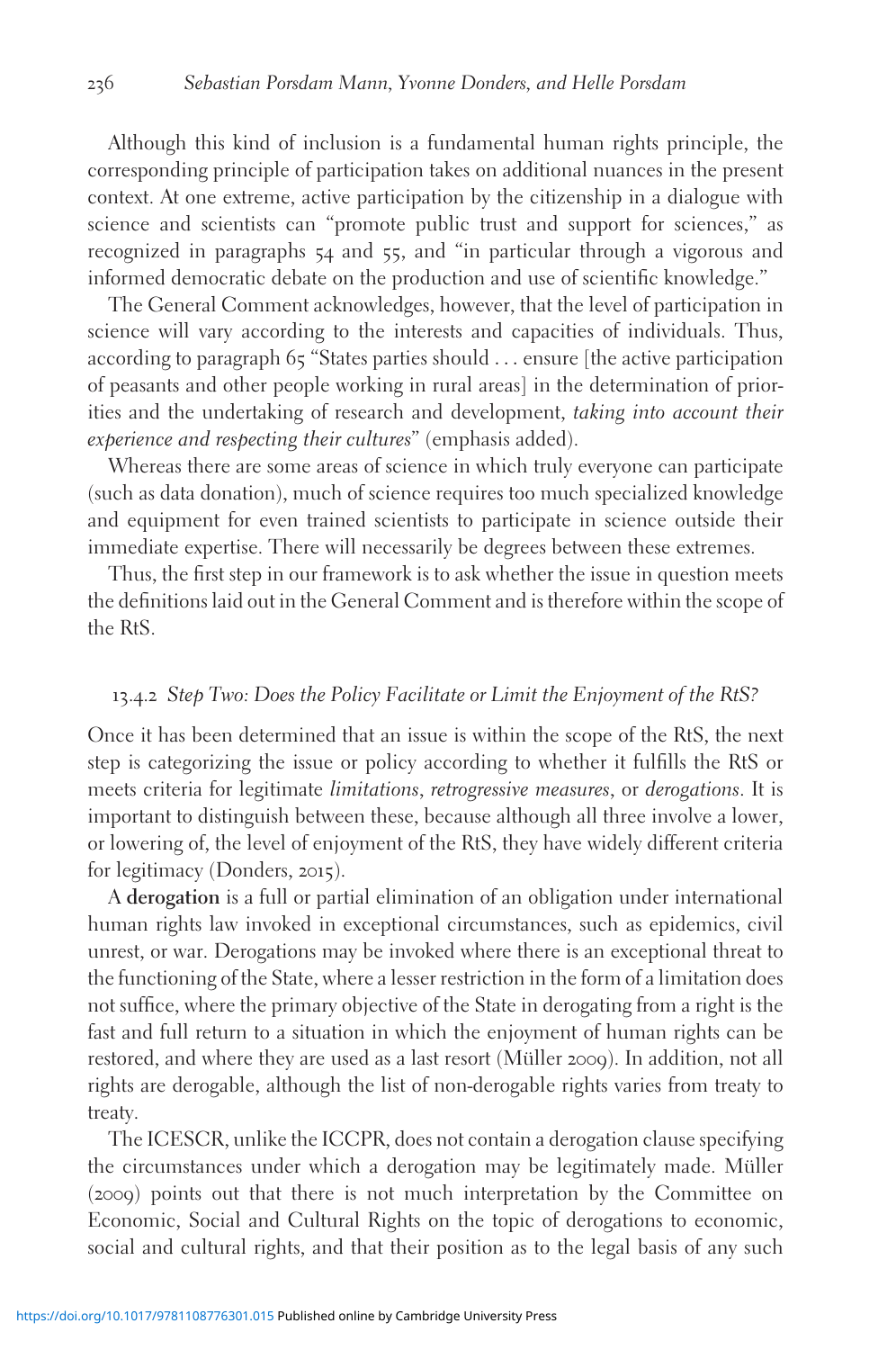derogations is unclear. Indeed, the new General Comment does not contain the word "derogation."

The Committee, has, however, in its Statement on Poverty and the ICESCR, stated that certain core minimal obligations are non-derogable: "if a national or international anti-poverty strategy does not reflect this minimum threshold [core obligations], it is inconsistent with the legally binding obligations of a state party" (CESCR, 2001, para. 17). This might be interpreted as implying that some obligations beyond the minimal core are indeed derogable.

A retrogressive measure, on the other hand, is an act which reduces the enjoyment of a human right relative to its previous level of enjoyment, and which thus interferes with the duty of progressive realization of human rights under Article  $z(1)$ ICESCR. "As with all other rights in the Covenant," provides paragraph 24 of the General Comment, "there is a strong presumption that retrogressive measures taken in relation to the RPEBPSA are not permissible." It goes on to list several examples of retrogressive measures:

the removal of programs or policies necessary for the conservation, the development and the diffusion of science; the imposition of barriers to education and information on science; the imposition of barriers to citizen participation in scientific activities, including misinformation, intended to erode citizen understanding and respect for science and scientific research; the adoption of legal and policy changes that reduce the extent of international collaboration on science, etc.

Retrogressive measures may, however, be necessary in exceptional circumstances such as those mentioned above for derogations (where their extent is not such as to require a derogation), but may also be justified by less extreme exigencies, such as severe recessions or natural disasters. The Committee has, in its Statement on the drafting of the Optional Protocol to the ICESCR, given guidelines as to how it will evaluate retrogressive measures in a case-by-case and country-by-country approach according to the following criteria:

- (i) The country's level of development;
- (ii) The severity of the alleged breach, in particular whether the situation concerned the enjoyment of the minimum core content of the Covenant;
- (iii) The country's current economic situation, in particular whether the country was undergoing a period of economic recession;
- (iv) The existence of other serious claims on the State party's limited resources; for example, resulting from a recent natural disaster or from recent internal or international armed conflict;
- (v) Whether the State party had sought to identify low-cost options; and
- (vi) Whether the State party had sought cooperation and assistance or rejected offers of resources from the international community for the purposes of implementing the provisions of the Covenant without sufficient reason.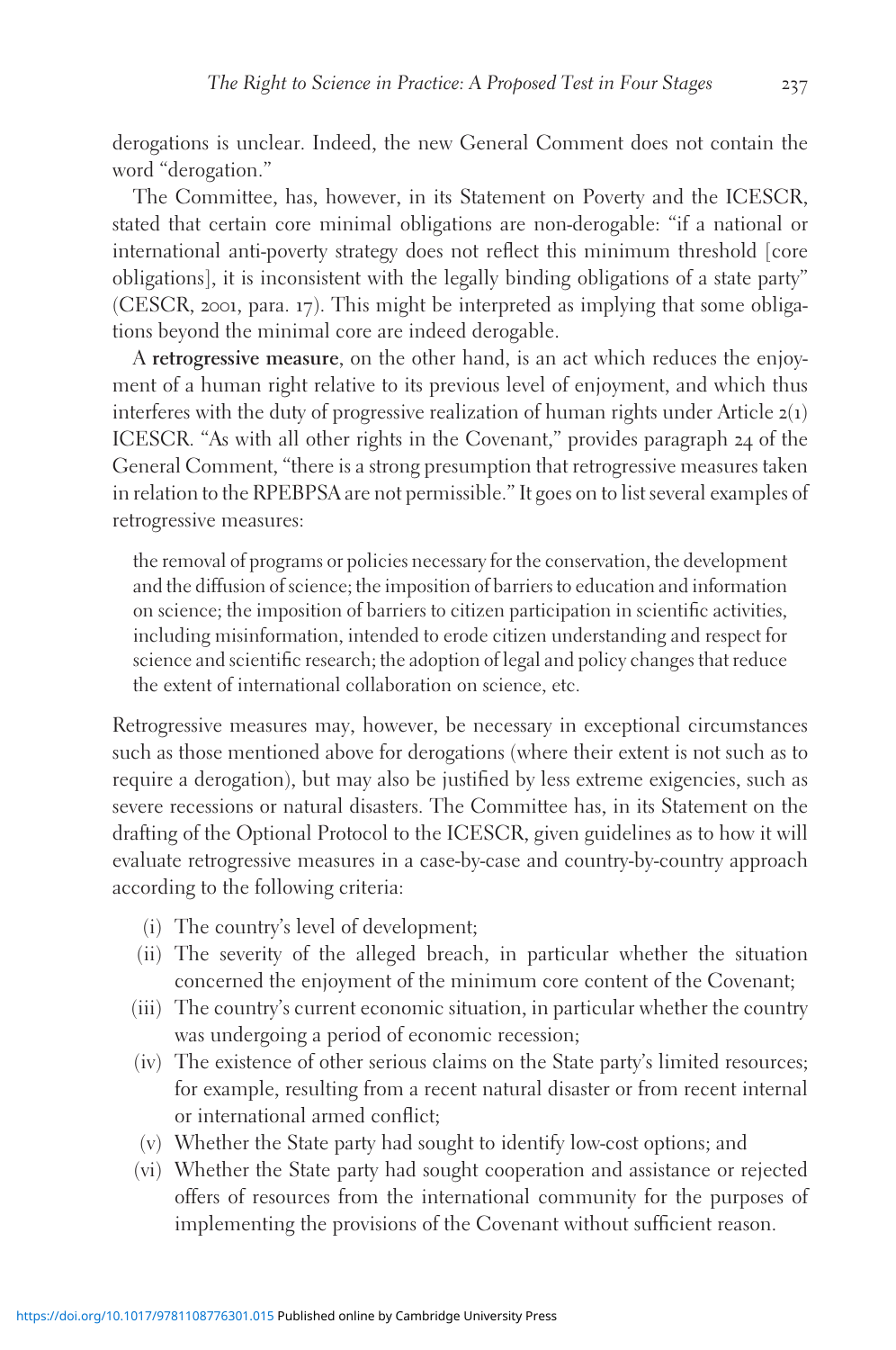To this, the Committee adds, in paragraph 24:

In the exceptional circumstances under which retrogressive measures may be inevitable, States must ensure that such measures are necessary and proportionate. They should remain in place only insofar as they are necessary; they should mitigate inequalities that can grow in times of crisis and ensure that the rights of disadvantaged and marginalized individuals and groups are not disproportionately affected; and in addition guarantee the minimum core obligations.

The fact that retrogressive measures are justified by criteria such as these distinguishes them from limitations. Limitations reflect the fact that the enjoyment of most human rights is not absolute. The human rights of individuals compete with other legitimate goals such as the general welfare and State interests, and individual rights compete with each other for their realization; to reflect the fact that compromises between other projects and other human rights must be made to avoid stalemate, limitations may be imposed.

Of special relevance in the context of the RtS, paragraph 22 of General Comment No. 25 recognizes with regard to limitations that, "[some] limits on the [right] might be necessary, as science and its applications can, in certain contexts, affect [other economic, social and cultural rights]." As we shall see below, there are three elements highlighted in the Committee's understanding: respect for core obligations, proportionality, and the expectation that benefits outweigh burdens.

Policies or issues meeting the criteria for a derogation or retrogressive measure are unlikely to respect the RtS. Such policies will, except in exceptional circumstances, fail to be justified and should not be adopted. However, policies that do not meet the criteria for derogations or retrogressive measures may still infringe on the enjoyment of the RtS to a lesser extent, or two or more policy options may differ in the extent to which they are likely to facilitate enjoyment of the RtS. Whether such limitations are legitimate, and how to choose between competing policy options, is assessed in the next two steps.

#### 13.4.3 Step Three: Does the Policy Form a Legitimate/Acceptable Limitation on the Enjoyment of the RtS?

A policy, regulation or law, which is not compatible with the RtS, is one that goes directly against the object and purpose of the RtS (especially its core normative content) or its associated foundational human rights structure. Paragraph 52 of the new General Comment recognizes this in the context of scientific freedom: "core obligations related to the right to participate in and to enjoy the benefits of scientific progress and its applications require States parties to … remove limitations to the freedom of scientific research that are incompatible with article 4 of the Covenant."

The third step involves evaluation of the options not ruled out by step two as unjustified derogations or retrogressive measures according to the criteria for legitimate limitations contained in Article 4 ICESCR.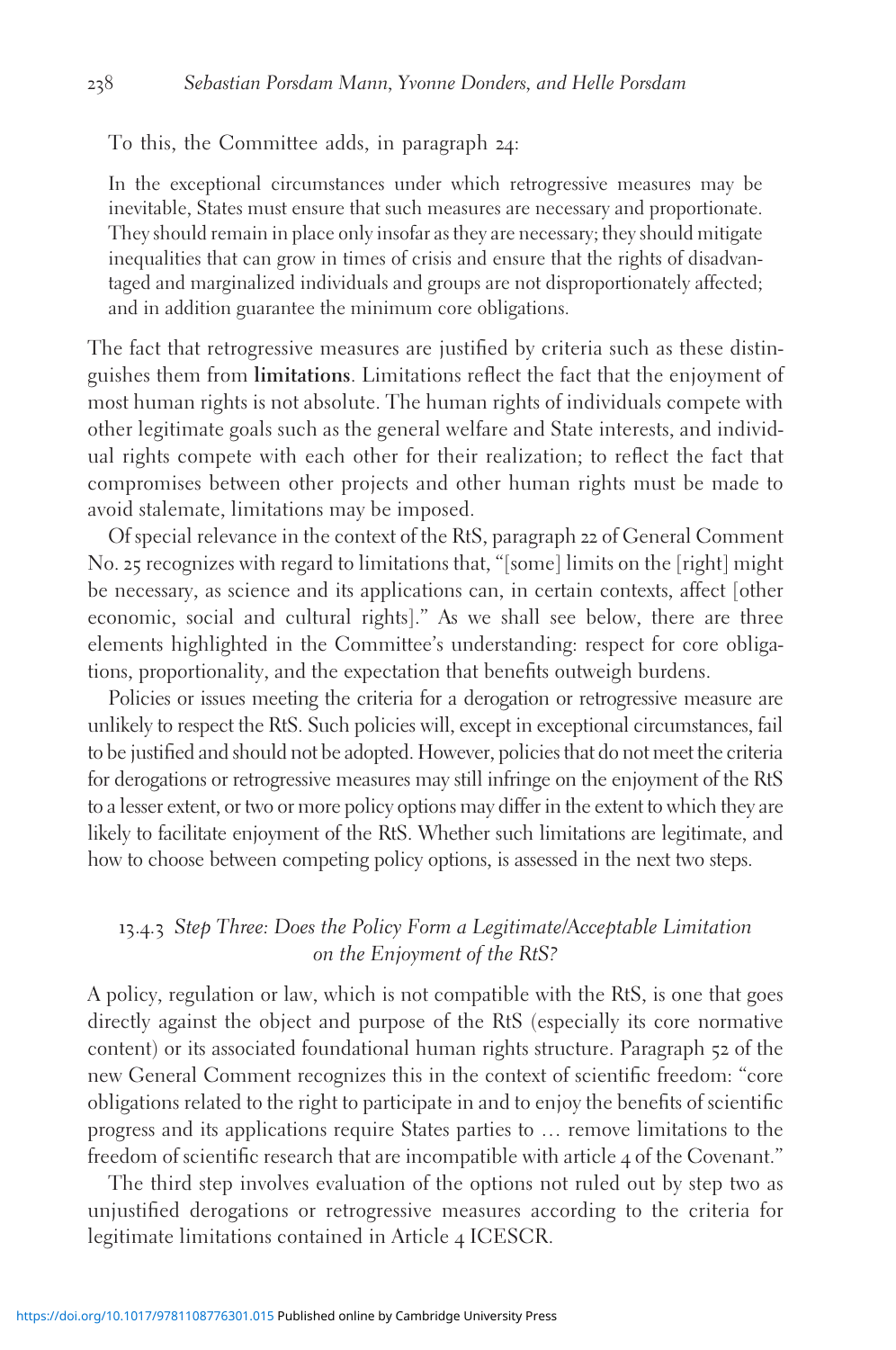In paragraph 21, the Committee refers to three relevant and important elements of ICESCR Article 4. These are that limitations must be determined by law, they must be compatible with the nature of these rights, and must be enacted solely for the purpose of promoting the general welfare in a democratic society. We comment below on the first and second of these and discuss the third in step four.

To be legitimate, limitations on the RtS must be determined by law. This means that such limitations must, as a minimum, observe the rule of law and be issued through the proper channels. According to the Limburg principles, this means that no limitations may occur unless "provided for by national law of general application which is consistent with the Covenant and is in force at the time the limitation is applied" (paragraph 48); that such laws shall not be "arbitrary or unreasonable or discriminatory" (paragraph 49); that they shall be "clear and accessible to everyone" (paragraph 50); and that adequate "safeguards and effective remedies shall be provided by law against illegal or abusive imposition on application of limitations on economic, social and cultural rights" (paragraph 51). These last safeguards may include vetting by the national judiciary in some national contexts.

For limitations which are proposed but not yet active, the equivalent of this criterion is that such limitations be determinable by law, for example, be of a form that can reasonably be expected to pass through the regular channels of the rule of law.

The requirement that a limitation be compatible with the nature of the rights contained in the ICESCR is an important but somewhat complex aspect of Article 4.

Firstly, this requires limitations to be compatible with the general and fundamental human rights principles that underlie all of human rights law. Originally set out in the UDHR, these include dignity, the rule of law, equality and nondiscrimination, and universality. Nondiscrimination in particular is mentioned prominently in the ICESCR and UDHR and is considered a core obligation of RtS with respect to science-related policy, both according to existing scholarship and to the new General Comment (paragraphs 26–28; (Donders, 2011)).

Most importantly, this means that everyone enjoys the RtS in equal measure, and thus that ceteris paribus no one's interests can be weightier than their fellow human's. Anything which is contrary to these fundamental principles cannot be compatible with the nature of the rights which are derived from them. Most of these are relatively easy to assess and understand.

Dignity, however, is not so easily defined. It is perhaps the most important, and certainly the most fundamental, human rights principle. At the same time, it is the least well characterized. Philosophers and legal scholars have defined dignity as reflecting, and respecting, the capacity of humans to act as moral agents and to choose for themselves worthwhile projects, goals and expressions of their character in their own life (Beyleveld and Brownsword, 2001). In the human rights system,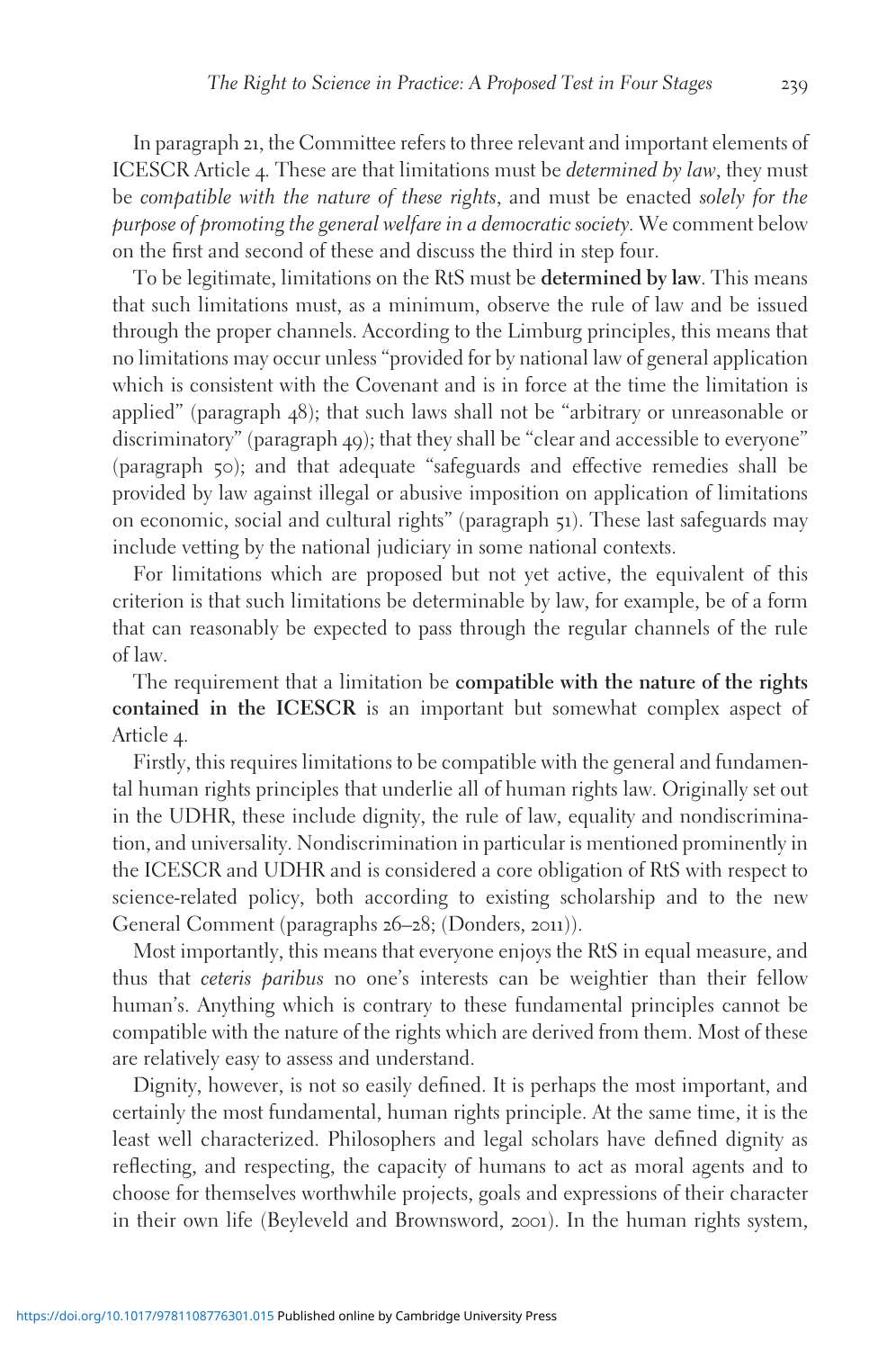however, the definition of dignity is not based on capacities, but rather on species membership: all humans possess human dignity.

Secondly, as briefly touched upon above, the provision, "compatible with the nature of [ICESCR] rights," has been defined by the Committee in its General Comment No. 25 with regard to the RtS:

As understood by the Committee, this implies that limitations must respect the minimum core obligations of the right, and must be proportionate to the aim pursued, which means that where there are several means reasonably capable of achieving the legitimate aim of the limitation, the one least restrictive to ESCRs must be selected and the burdens imposed on the enjoyment of the RPEBSPA should not outweigh the benefits of the limitation.

This definition is complex in that it is a composite of several more or less easily defined elements. After stressing the respect for minimum core obligations, the Committee goes on to unpack the issue of proportionality into two specifications. The first concerns the selection of the limitation that is the one least restrictive to ESCRs; the second the burdens imposed that should not outweigh the benefits of such a limitation.

In paragraph 51 of General Comment No. 25, the Committee makes clear that "States parties have to implement, as a matter of priority, core obligations." Proposed limitations involving the dereliction of a core obligation are by definition not compatible with the nature of the ESCR rights.

It is extremely significant that the Committee has explicitly declared these to be minimum core obligations. Minimum core obligations are treated differently than other human rights obligations. As explained by Donders (2015):

The CESCR ... has determined that, notwithstanding the concept of progressive realization laid down in Article 2 ICESCR, " ... a minimum core obligation to ensure the satisfaction of, at the very least, minimum essential levels of each of the rights is incumbent upon every State party" ... " ... in order for a State party to be able to attribute its failure to meet at least its minimum core obligations to a lack of available resources it must demonstrate that every effort has been made to use all resources that are at its disposition in an effort to satisfy, as a matter of priority, those minimum obligations". In other words, in principle, retrogressive measures may not affect the minimum core of the rights, since the core should be implemented irrespectively of the availability of resources. (emphasis added).

The requirement that any limitations be appropriate and proportionate can be derived from statements by the Human Rights Council and General Comments by the Human Rights Committee on the International Covenant on Civil and Political Rights, and, given their general nature and high importance, it is plausible to argue that they are also applicable in the context of ICESCR rights (Müller, 2009). As we saw, the understanding of 'proportionate' offered by the new General Comment in paragraph 22 encompasses two things: choosing the option least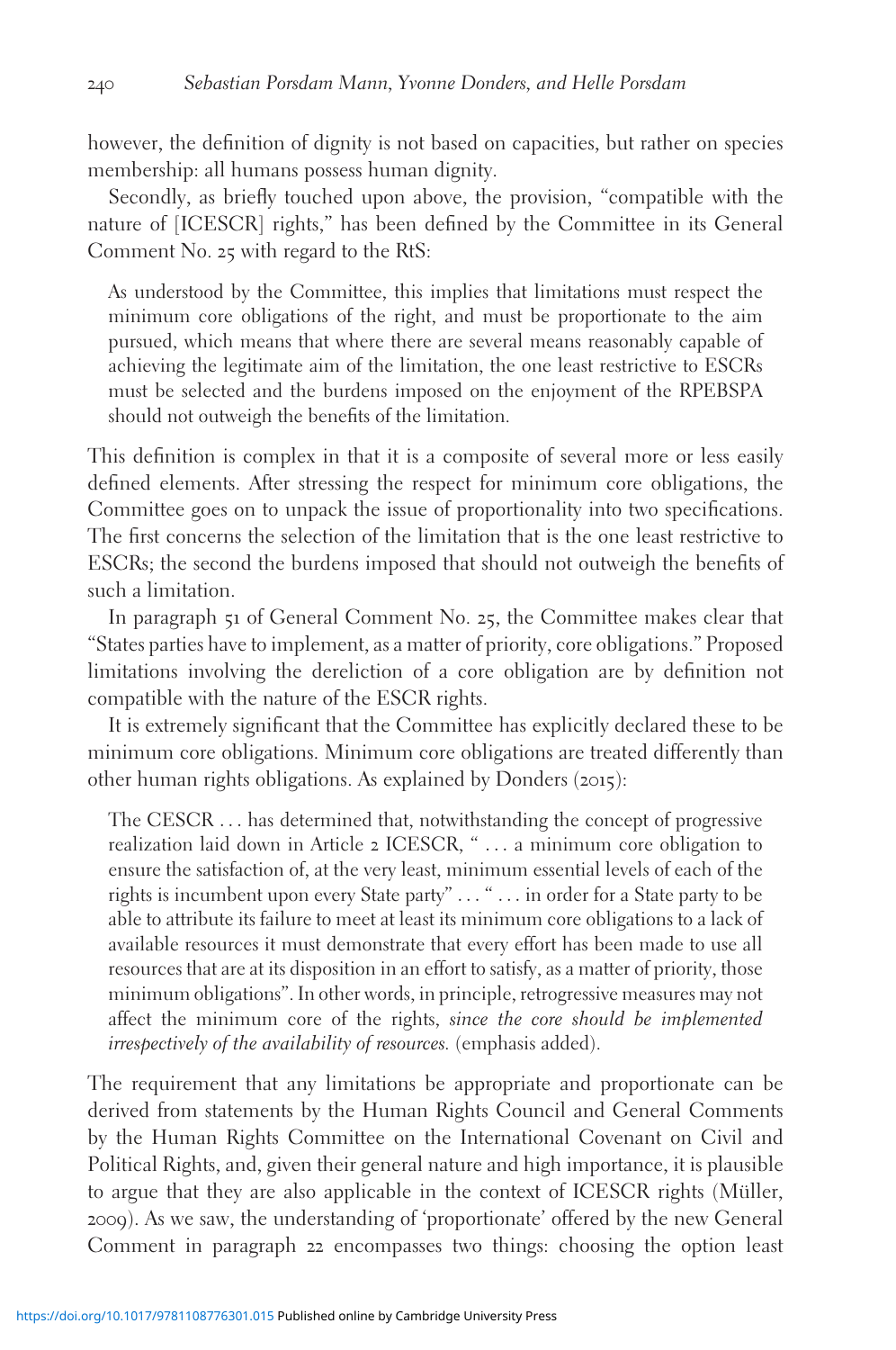restrictive to other economic, social and cultural rights and only imposing burdens that do not outweigh the benefits of such a limitation.

Similarly, General Comment No. 27 on the ICCPR, paragraph 14, states that any limitations must be appropriate to achieving the suggested aim, and must be the least restrictive of the possible options. In the context of the ICESCR, the only legitimate aim of limitations is the general welfare. The requirement of proportionality here serves as a constraint on the choice of a limitation. Out of the set of possible limitations, only that limitation may be chosen which is appropriate for the aim and the least restrictive (on its impact on other human rights).

In practice this will mean that the stronger and more pressing a social need is – in terms of, for example, furthering the general welfare – the more likely it is that a given human right may be limited. Conversely, those rights that are arguably less important for the general welfare require less of a pressing social need to be legitimately limited.

#### 13.4.4 Step Four: Which is the Best Remaining Option for Promoting the General Welfare in a Democratic Society?

Finally, once a list of options consistent with the requirements in the preceding three steps has been drawn up, the fourth step provides a few additional tools to narrow down the set of acceptable choices.

According to the final limitation criteria of ICESCR Article 4, "the State may subject such rights [to limitations] ... solely for the purpose of promoting the general welfare in a democratic society." Importantly, it is not just the welfare in a society that is mentioned, but the general welfare. This reflects the human rights principle of inclusiveness and the premise, common to many consequentialist normative theories, that the preferences, interests and welfare of an individual is of the highest importance, but no more so for any one individual than for another.

It is worth stressing this point because it has so many important consequences. First, it makes it much harder to justify a limitation on the RtS which would benefit only a select group of individuals, rather than everyone in the society. Second, and related, this provision forces policymakers and policy evaluators to include all of a society's individual interests in their deliberations before issuing policy. This shift in perspective is likely to be a great boon in itself. It is also likely to increase public confidence in policy.

The "general welfare" is not defined in any greater detail. However, the requirement that any limitations be "solely" for the purpose of the general welfare may be interpreted to imply that limitations cannot be imposed for reasons of public order, public morality, national security, and so on. This essentially leaves only the social and economic wellbeing and happiness of each individual as a legitimate basis for limitations (Müller, 2009). It could however also be argued that public order, public morality, and national security serve the general welfare and are thereby included in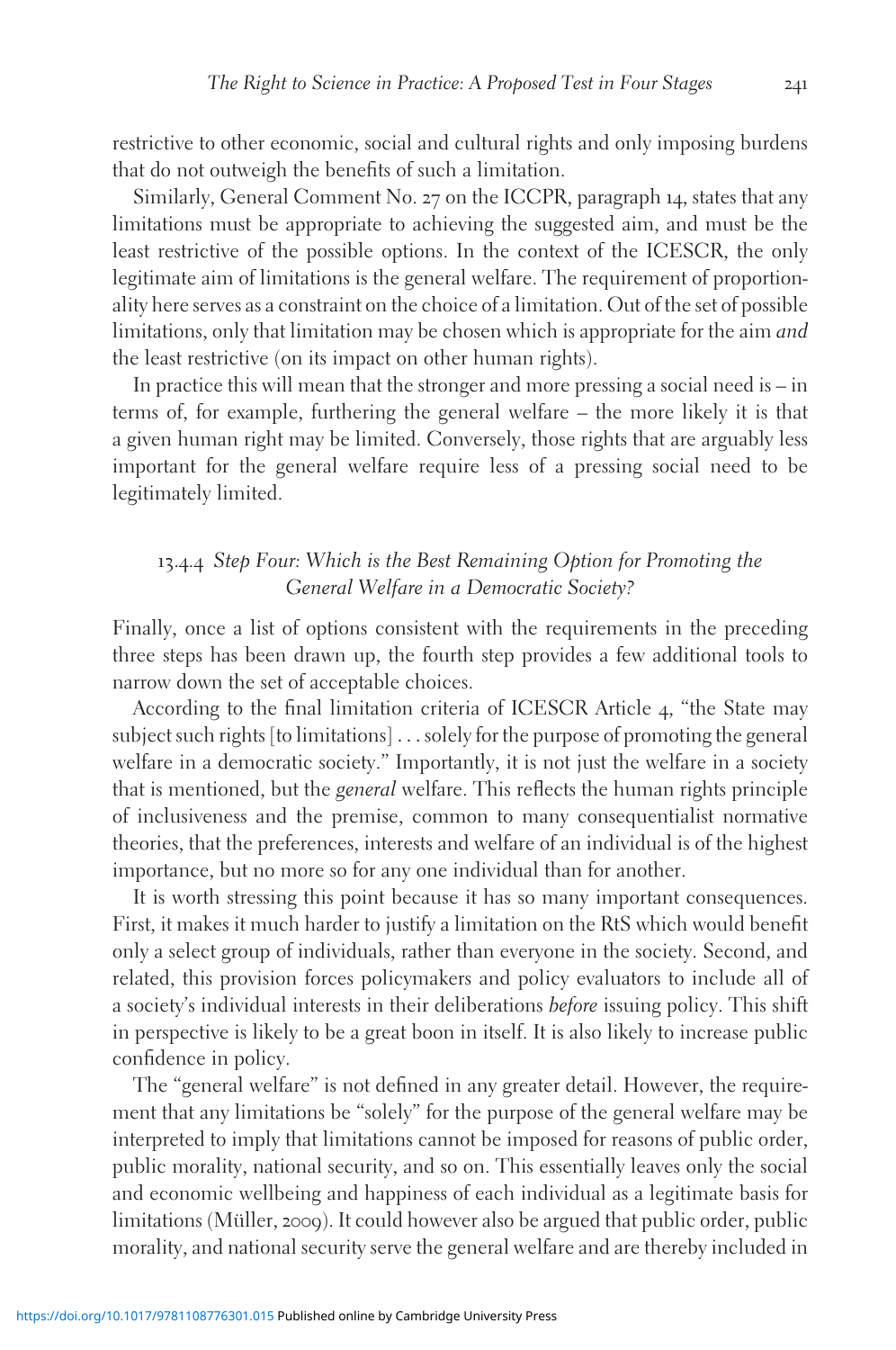this concept. Exceptions may also arise due to the close link between the RtS and other human rights that may be limited for some of the aforementioned reasons, such as freedom of expression and freedom of association (Donders, 2015). Moreover, restrictions due to fundamental human rights principles such as dignity and the interdependence of human rights still apply; legitimate limitations must meet all of these standards.

One concrete example where the human rights principle of inclusiveness comes into play is intellectual property (IP). Rights of authors and inventors are important to help assure the public "of the credibility of their claims of innovation," as well as offering "assurance to the public of the authenticity of the works presented to it," wrote Richard Pierre Claude, one of the earliest and most astute commentators on the RtS (Claude, 2002, p. 52). Should these rights clash with people's right to science and culture, however, "the burden of demonstrating priority lies with property rights claimants" (Claude, 2002, p. 53). From a human rights-based perspective, there exists a presumption against property rights because "the use of scientific achievements should promote the fullest realization of human rights without discrimination, including that which follows from the advantages enjoyed by those asserting property rights" (Claude 2002, p. 53).

This radically different baseline assumption, which puts the effects of scientific advances on individuals, rather than the inventor, at the center of analysis, is one of the most important features of the RtS framework. Under it, the default is that everyone should be able to benefit from scientific advances, and only if certain, welldescribed conditions are met, may this presumption in favor of individual access rights be limited. Similarly, the starting point for any conversation concerning the intersection between science and society based on the RtS must be its effects on all citizens equally, and not only those able to pay or otherwise to advance their interests.

That this is necessary is seen by simple statistics such as the 10/90 gap, whose name derives from the fact that less than 10 percent of the worlds medical expenditures are spent on the diseases and conditions which make up 90 percent of the disease burden. Typically this is because the majority of the disease burden is in countries less able to pay for medications; roughly a third of all deaths occur from diseases where a cure or prevention is already known, but is not undertaken or provided for reasons related to resources (Hesketh, 2005): Thus, "[the] issue, however, is not the unavailability of medicines in the world market. The problem in their view is that the poor are unable to access these medicines largely because of poverty, inadequate health infrastructure, and overbearing governments. These barriers need to be removed to make the drugs available to poor people" (Vidyasagar, 2006).

In contrast, access to medicines as a benefit of scientific progress would be the default option under the RtS. The point is that everybody has such a right unless clear, pre-defined criteria are met.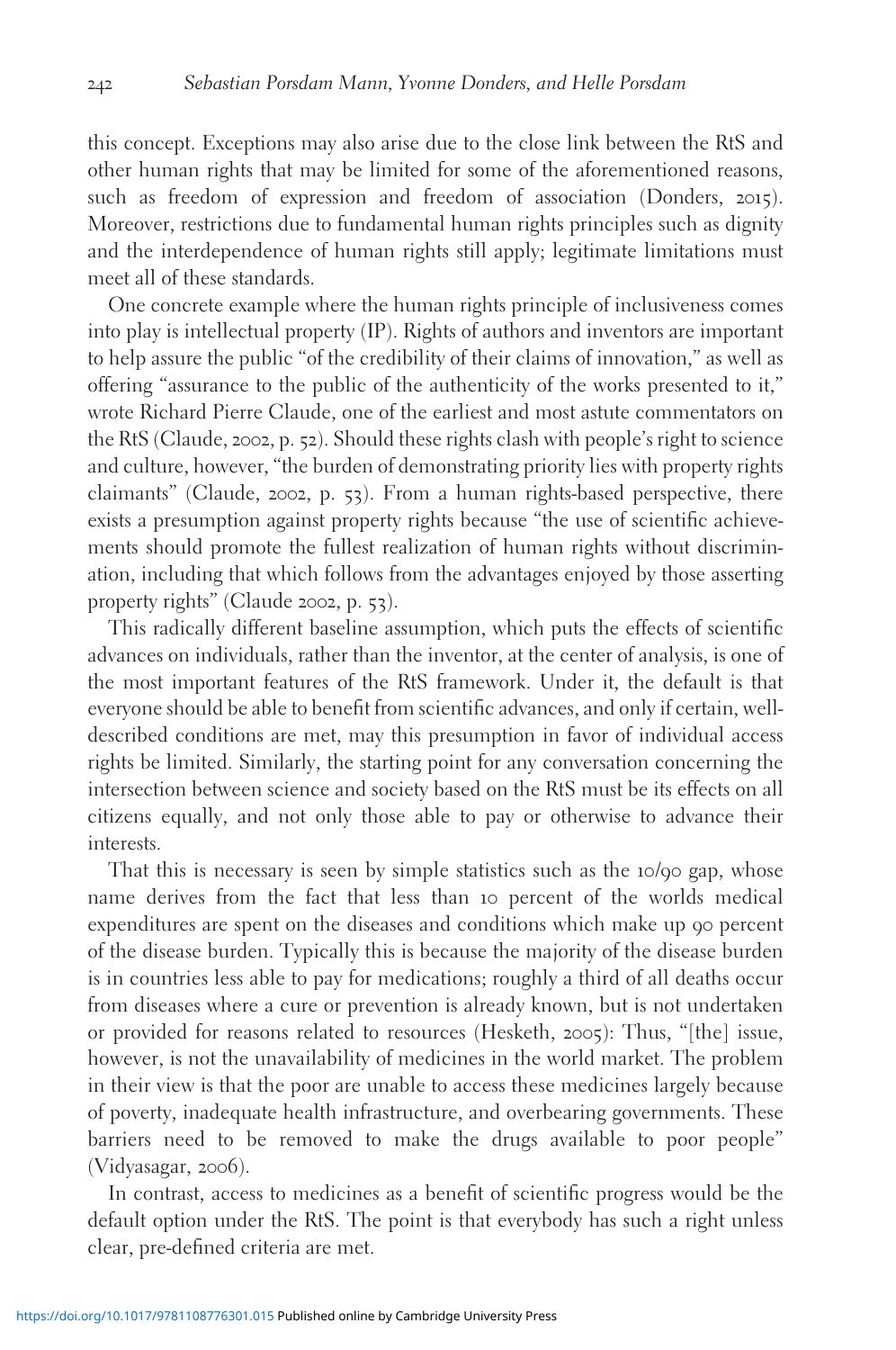The inclusion of the qualifier, "in a democratic society", was, during the drafting process, considered to be of "vital importance ... since in its absence ... [the limitation clause] might very well serve the ends of dictatorship" (quoted in Müller, 2009). One way this might happen would be for an authoritarian or other nonrepresentative government to define the general welfare in a way that does not correspond to the aggregate welfare of each individual in society, for example by declaring the welfare of some class of political opponents to be irrelevant, or by focusing on elements of welfare that only benefit some rather than, or at the expense of, others, such as reductions in the maximal income tax brackets, or subsidies for farms or churches. Thus what really matters here is not necessarily that the government form be a pure democracy, but rather that it be a kind of governance structure that truly and equally values the interests of each member of society, rather than the ruling or some other class.

Of relevance here is also Section III: Elements of the right and its limitations of the General Comment, in its Section A, which lays out the elements of the right using the commonly utilized four-A (here AAQA) scheme. Paragraph 19, which defines acceptable science, includes a maximizing principle:

Acceptability implies also that scientific research has to incorporate ethical standards ... Some of these standards are: benefits to research participants and other affected individuals should be maximized and any possible harm minimized with reasonable protections and safeguards [emphasis added].

It can be argued that a maximizing principle is implied generally. Just as proportionality means that the least restrictive option should be chosen, so the importance of the general welfare – the *only* aim for which limitations may be set – implies that the option most likely to provide the most overall general welfare should be chosen. We submit on our own authority that, *ceteris paribus*, the operative word *must* be preferred over the weaker should.

Thus, step four asks which of the policy options that have cleared steps one through three, as well as being appropriate, proportionate, and necessary in a democratic society, are likely to add to the general welfare of society, and requires that we choose the one out of these most likely to lead to the greatest increase in general welfare.

#### 13.5 concluding remarks

One section of the new General Comment is dedicated to the interdependence of the RtS with other rights. Thus, paragraph 63 acknowledges that, "the REBSP is a human right with an intrinsic value, but it also has an instrumental value, as it constitutes an essential tool for the realization of other ESCRs, in particular for the right to food and the right to health."

In a systematic review conducted of the literature on the RtS, the most commonly stressed themes found were access and the connection to other human rights, with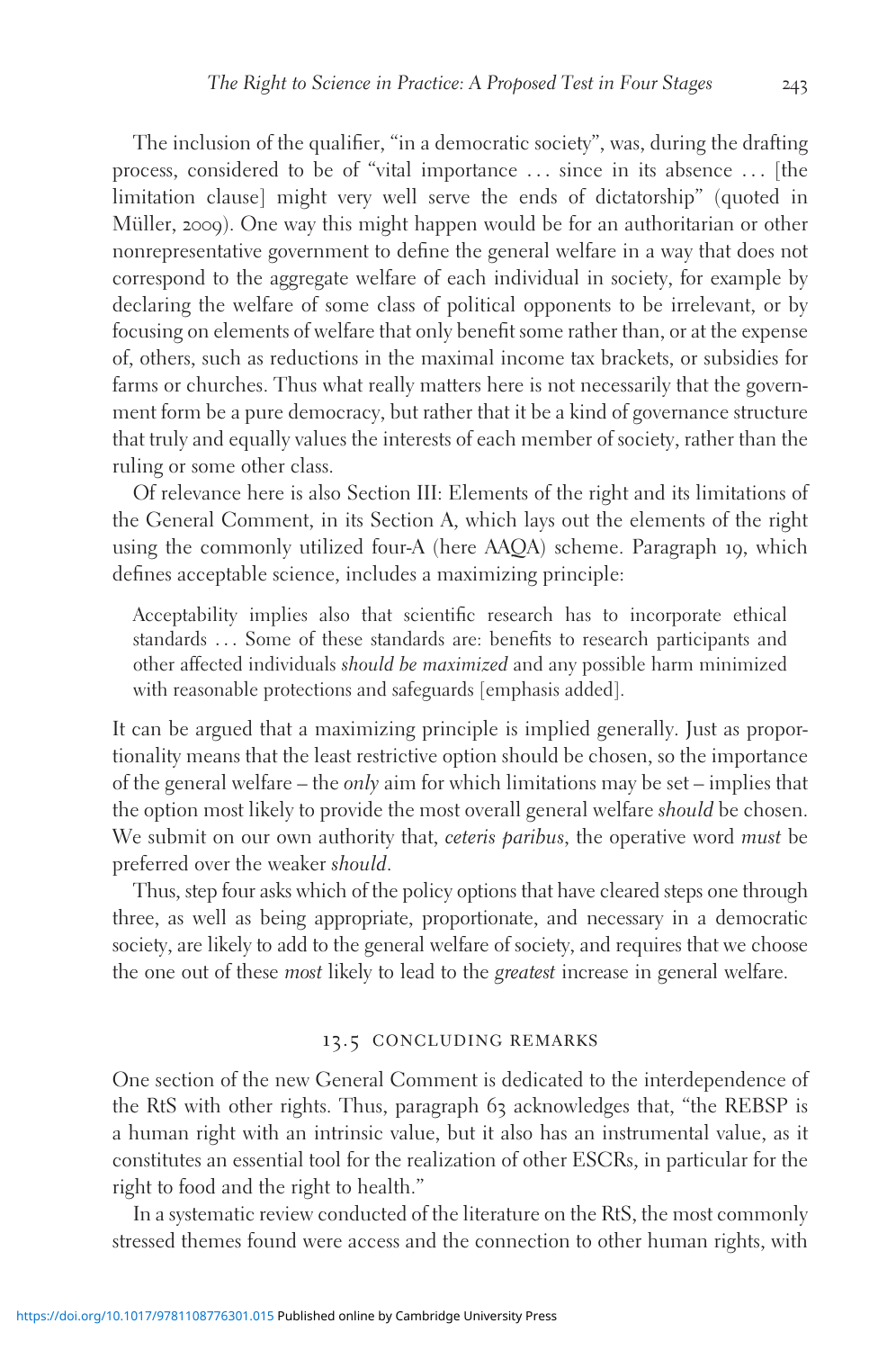other highly cited themes including intellectual property protection, participation in science, and dual use (Porsdam Mann et al., 2018; Porsdam Mann, Donders, and Porsdam, 2020). Thus, it was acknowledged that science is important for the fulfilment of other human rights duties, but also that it has value of its own.

The RtS has wide applicability across themes at the intersection between science, society and the individual. Part of its promise lies in its universal nature: since the RtS is a human right, everyone is, in theory, equally entitled to enjoy it. The idea is that, barring good reasons to the contrary, everyone should be able to enjoy access to the benefits of the progress of science and its applications. By comparison, the standard framework for regulating access to scientific materials and output today is based on intellectual property protection, which is exclusionary in nature. Here, the idea is that, barring good reasons to the contrary, no one should be allowed access to the benefits of scientific progress unless they are willing and able to pay.

Our aim has been to provide a sketch of a framework for the assessment of policies according to their compliancy or otherwise with the obligations imposed by the RtS. One of the strengths of our model is that it has been developed using only pre-existing concepts and instruments, which should be largely uncontroversial, and should facilitate the evaluation of human rights implications by those familiar with these tools.

In the first step, general definitions are brought to bear to determine whether an issue or policy proposal falls within the scope of the RtS. The second step involves figuring out whether any of a set of proposals fulfils the RtS, and if it does not, whether the options are best classified as derogations, retrogressive measures, or limitations. In step three, commonly accepted human rights instruments and concepts are used to determine the legitimacy of proposed policy options. The fourth and final step then simply requires the choice of the best possible remaining option.

A policy option that makes it all the way through the four-step test fulfils the following criteria: it is enacted according to the rule of law; and it is the option which produces the greatest amount of general welfare in a democratic society out of the set of options which are based on science, compatible with the nature of economic, social and cultural rights, respect fundamental human rights principles, and are balanced according to their impact on the enjoyment of all human rights. Beholden to the general and individual interest, it is our contention that any such outcomes are likely to be superior to the criteria according to which current science policy is determined.

Our hope is that by bringing together different schemes, including the General Comment No. 25 and academic reflections, this sketch has contributed toward building a useable framework that may help activate the RtS in practice.

#### **REFERENCES**

Beyleveld, D., and Brownsword, R. (2001). Human Dignity in Bioethics and Biolaw. Oxford; New York: Oxford University Press.